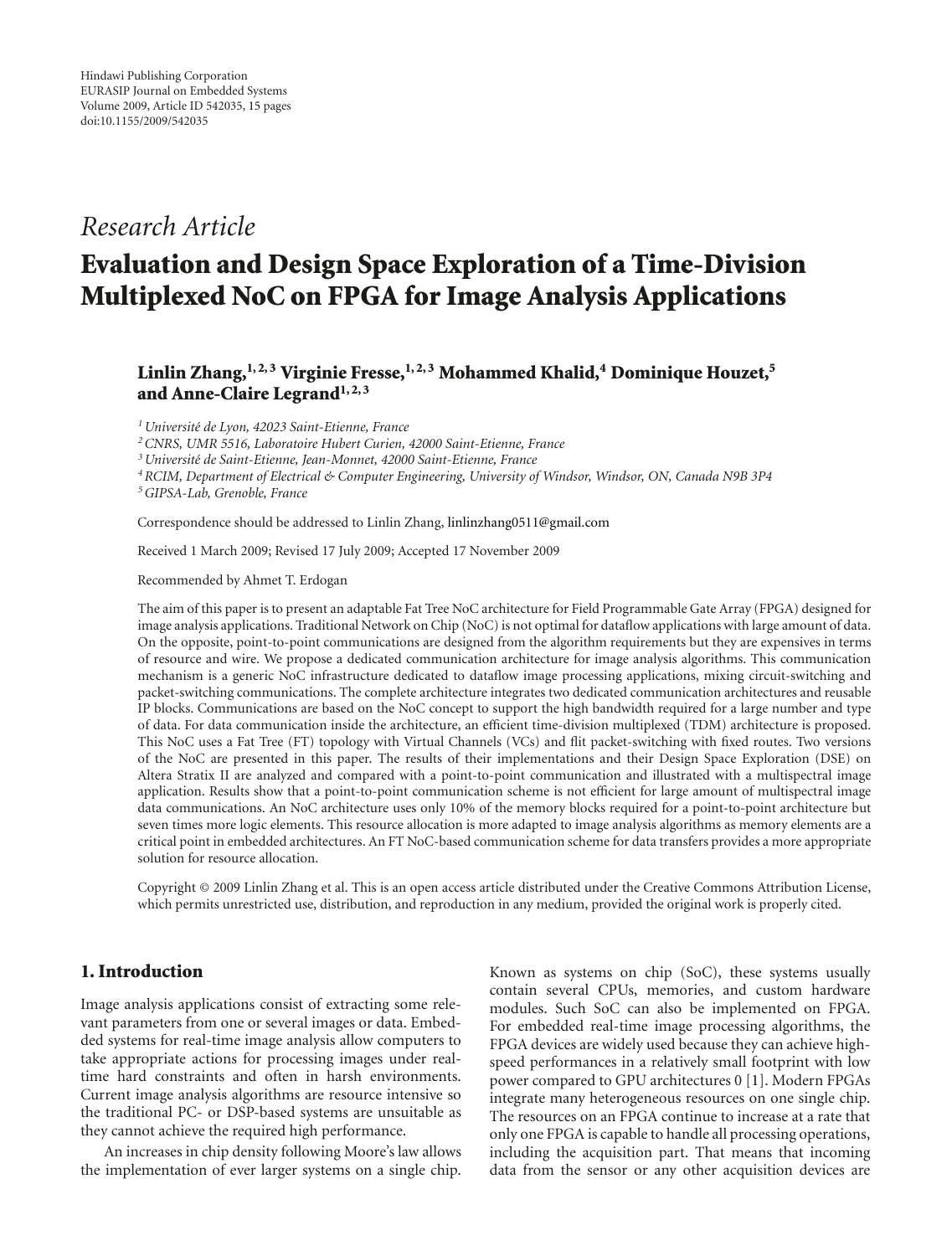directly processed by the FPGA. No other external resources are required for many applications (some algorithms might use more than one FPGA). Today, many designers of such systems choose to build their designs on Intellectual Property (IP) cores connected to traditional buses. Most IP cores are already predesigned and pretested and they can be immediately reused [2–4]. Without reinventing the wheel, the existing IPs and buses are directly used and mapped to build the dedicated architecture. Although the benefits of using existing IPs are substantial, buses are now replaced by NoC communication architectures for a more systematic, predictive and reliable architecture design. Network on Chip architectures is classified according to its switching technique and to its topology. Few NoC architectures for FPGA are proposed in the literature. Packet switching with wormhole is used by Hermes [5], IMEC [6], SoCIN [7], and Extended Mesh [8] NoCs. PNoC [9] and RMBoC [10] use only the circuit switching whereas the NoC of Lee [11] uses the packet switching. For the topology, Hermes uses a 2D mesh, the NoC from IMEC uses a 2D torus, SoCIN/RASoC can use a 2D mesh or a torus. RMBoC from [12] has a 1D or 2D mesh topology. An extended mesh is used for the Extended Mesh NoC. HIBI uses a hierarchical bus. PNoC and the NoC from Lee have a custom topology.

Existing NoC architectures for FPGA are not adapted to image analysis algorithms as the number of input data is high compared to the results and commands. A dedicated and optimized communication architecture is required and is most of the time designed from the algorithm requirements.

The Design Space Exploration (DSE) of an adaptable architecture for image analysis applications on FPGA with IP designs remains a difficult task. It is hard to predict the number and the type of the required IPs and buses from a set of existing IPs from a library.

In this paper we present an adaptable communication architecture dedicated to image analysis applications. The architecture is based on a set of locally synchronous modules. The communication architecture is a double NoC architecture, one NoC structure dedicated to commands and results, the other one dedicated to internal data transfers. The data communication structure is designed to be adapted to the application requirements (number of tasks, required connections, size of transmitted data). Proposing an NoC paradigm helps the dimensioning and exploration of the communication between IPs as well as their integration in the final system.

The paper is organised into 5 further sections. Section 2 presents the global image analysis architecture and focuses on the data flow. Special communication units are set up to satisfy the application constraints. Section 3 presents two versions of NoC for the data flow which are built on these basic communication units. The NoC architectures are totally parameterized. Section 4 presents one image analysis application: a multispectral image authentication. DSE method is used to find out the best parameters for the NoC architecture according to the application. Section 5 gives the conclusion and perspectives.

## **2. Architecture Dedicated to Image Analysis Algorithms**

This architecture is designed for most of image analysis applications. Characteristics from such applications are used to propose a parameterized and adaptable architecture for FPGA.

*2.1. Characteristics of Image Analysis Algorithms.* Image analysis consists of extracting some relevant parameters from one or several images. Image analysis examples are object segmentation, feature extraction, motion detection object tracking, and so forth [13, 14]. Any image analysis application requires four types of operations:

- (i) acquisition operations,
- (ii) storage operations,
- (iii) processing operations,
- (iv) control operations.

A characteristic of image analysis applications is the unbalanced data flow between the input and the output. The input data flow corresponds to a high number of pixels (images) whereas the output data flow represents little data information (selective results). From these unbalanced flows, two different communication topologies can be defined, with each one being adapted to the speed and flow of data.

*2.2. An Adaptable Structure for Image Analysis Algorithms.* The architecture presented here is designed from the characteristics of image analysis applications. The structure of the architecture contains four types of modules; each one corresponds to the four types of operations. All these modules are designed as several VHDL Intellectual Property (IP) nodes. They are presented in details in [13].

- (i) The *Acquisition Module* produces data that are processed by the system. The number of acquisition modules depends on the applications and the number of types of required external interfaces.
- (ii) The *Storage Module* stores incoming images or any other data inside the architecture. Writing and reading cycles are supervised by the control module. Whenever possible, memory banks are FPGAembedded memories.
- (iii) The *Processing Module* contains the logic that is required to execute one task of the algorithm. The number of processing modules depends on the number of tasks of the application. Moreover, more than one identical processing module can be used in parallel to improve timing performances.

The number of these modules is only limited by the size of the target FPGA. The control of the system is not distributed in all modules but it is fully centralized in a single control module.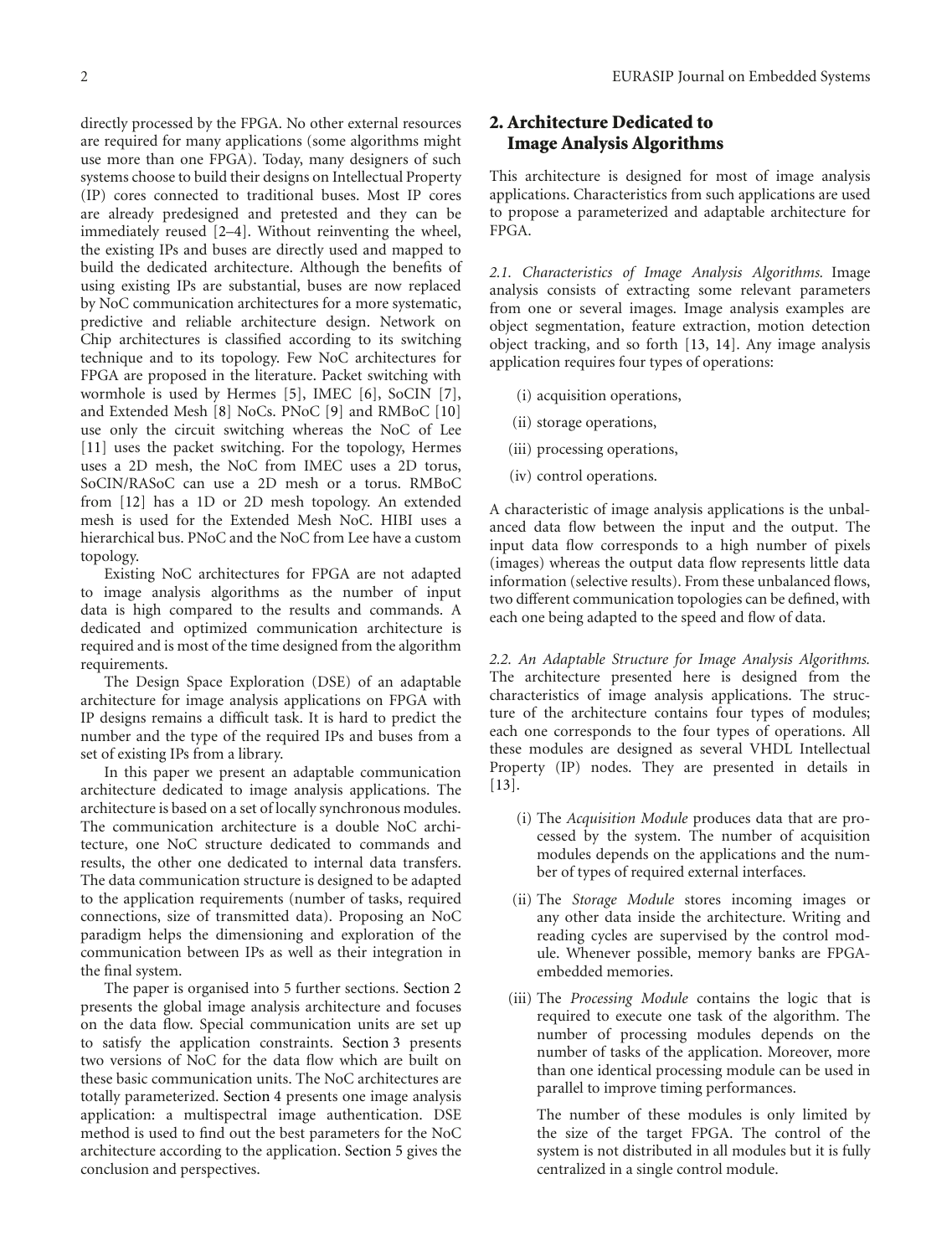

#### Data flow

FIGURE 1: The proposed adaptable architecture dedicated to image analysis applications.

(iv) The *Control Module* performs decisions and scheduling of operations and sends commands to the other modules. All the commands are sent from this module to the other modules. In the same way, this module receives result data from the processing modules.

The immediate reuse of all modules is possible as all modules are designed with an identical structure and interface given in Figure 1.

To run each node at its best frequency, Globally Asynchronous Locally Synchronous (GALS) concept is used in this architecture. The frequencies for each type of nodes in the architecture depend on the system requirements and tasks of the application.

*2.3. Structure of Modules/NoC for Command and Results.* The modular principle of the architecture can be shown at different levels: one type of operation is implemented by means of a module (acquisition, storage, processing, etc.). Each module includes units that carry out a function (decoding, control, correlation, data interface, etc.), and these units are shaped into basic blocks (memory, comparator, etc.). Some units can be found inside different modules. Figure 2 depicts all levels inside a module.

Each module is designed in a synchronous way having its own frequency. Communications between modules are asynchronous via a wrapper and use a single-rail data path 4-phase handshake. Two serial flip-flops are used between independent clock domains to reduce the metastability [15, 16]. The wrapper includes two independent units. One receives frames from the previous module and the other one sends frames to the following module at the same time.

An NoC is characterized by its topology, routing protocol, and flow control. The communication architecture is an NoC for command and results and another NoC for internal data. Topology, flow control, and type of packets differ according to the targeted NoC.

*2.4. NoC for Command and Results.* Because the command flow and the final results are significantly fewer compared to the incoming data, they use an NoC architecture which is linked to the IP wrappers. The topology for this communication is a ring using a circuit switching technique with 8-bit flits. Through the communication ring, the control module sends 4 packets. Packets have one header flit and 3 other flits containing command flits and empty flits. The control module sends packets to any other modules; packets are command packets or empty packets. Command packets sent by the control module to any other module contain instructions to execute. Empty packets are used by any other module to send data to the control module. Empty packets can be used by any module to send results or any information back to the control module.

*2.5. Communication Architecture for Data Transfers.* The NoC dedicated to data uses a Fat Tree topology which can be customized according to the required communication of the application. Here we use *flit packet-switching/wormhole routing with fixed routes and virtual channels*. Flow control deals with the allocation of channel and buffer resources to a packet/data. For image analysis applications, the specifications for the design of our NoC dedicated to data are the following.

- (i) Several types of data with different lengths at the inputs. The size of the data must be parameterized to support any algorithm characteristic.
- (ii) Several output nodes, this number is defined according to the application requirements.
- (iii) Frequencies nodes/modules are different.

According to the algorithms implemented, several data from any input module can be sent to any output module at any time.

In the following sections, we assume that the architecture contains four input modules (the memory modules) connected to four output modules (the processing modules). This configuration will be used for the multispectral image application illustrating the design space exploration in the following sections.

*2.5.1. The Topology.* The topology chosen is a Fat Tree (FT) topology as depicted in Figure 3 as it can be adapted to the algorithm requirements. Custom routers are used to interconnect modules in this topology.

*2.5.2. Virtual Channel (VC) Flow Control.* VC flow control is a well-known technique. A VC consists of a buffer that can hold one or more flits of a packet and associated state information. Several virtual channels may share the bandwidth of a single physical channel [17]. It allows minimization of the size of the router's buffers—a significant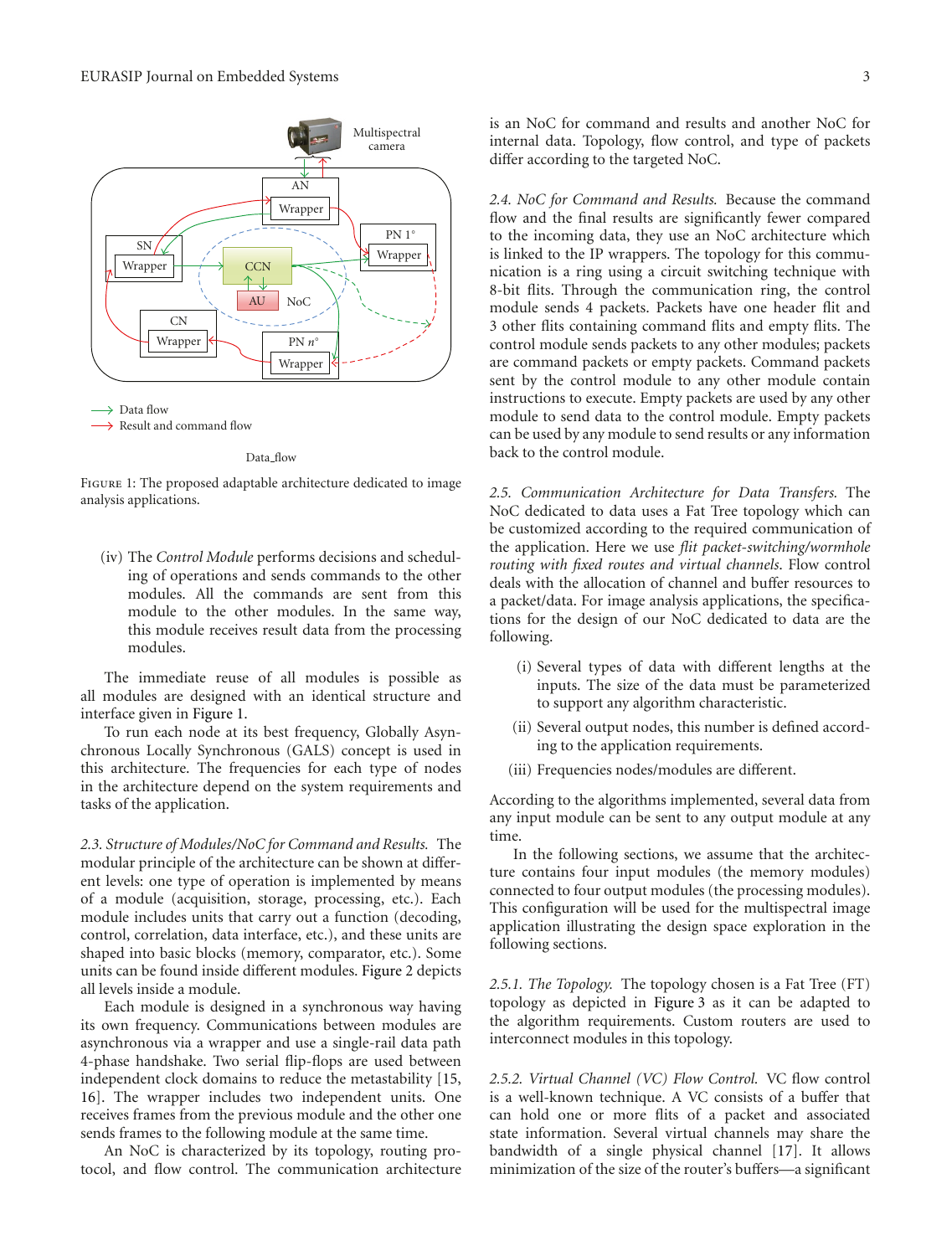

Data

FIGURE 2: The generic structure of modules with the asynchronous wrapper for result and command.



Figure 3: FT topology for the TDM NoC.

source of area and energy overhead [18, 19], while providing flexibility and good channel use.

During the operation of the router a VC can be in one of the states: idle, busy, empty, or ready.

Virtual channels are implemented using bi-synchronousd FIFOs.

*2.5.3. Packet/Flit Structure.* Table 1 shows the structure of the packet/flit used for the data transfers. The packet uses an 8-bit header flit, a 8-bit tail flit and several 8-bit flits for the data. For the header flit, Id is the IDentified number of data. P is the output Port number corresponding to the number of PN. Int<sub>1</sub> that signifies INTeger Length represents the position of the fixed point in data.

The *tail* flit is a constant "FF." One packet can be separated in several Flow control units (flit). The data structure is dynamic in order to adapt to different types of data. The length of packet and data, number and size of flits, and the depth of VC are all parameterized. The size of flits can be 8, 16, 32, or 64 bits, but we keep a header and tail of 8 bits, extended to the flit size.

Packet switching with wormhole and fixed routing paths is used, each packet containing the target address information as well as data with Best Effort (BE) traffic.

*2.5.4. The Switch Structure.* This NoC is based on routers built with three blocks. One block called Central Coordination Node (CCN) performs the coordination of the system.



Figure 4: Switch structure.

The second block is the Arbitration Unit (AU) which detects the states of data paths. The last one is a mux (TDM-NA) with formatting of data. The switch structure is shown in Figure 4.

The CCN manages the resources of the system and maps all new incoming messages to the target channel. The switch is based on a mux (crossbar) from several inputs to several outputs. All the inputs are multiplexed using the TDM Time Division Multiplexing.

For a high throughput, more than one switch can be implemented in the communication architecture.

The AU is a Round Robin Arbiter (RRA) [20, 21] which detects the states of all the VC at the outputs. It determines on a cycle-by-cycle basis which VC may advance. When AU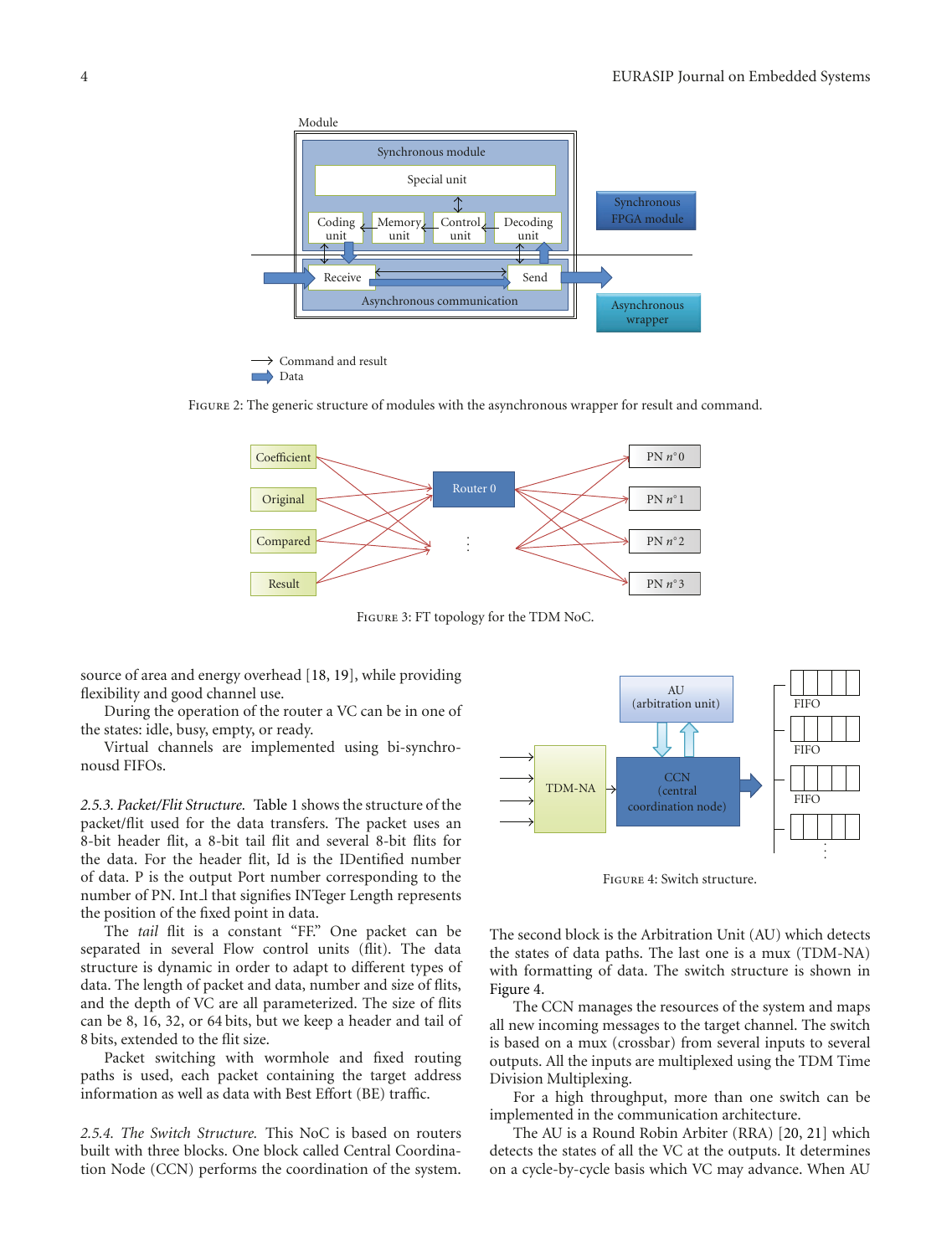TABLE 1: Data structures for the packets.

|    | Header 8 bits |         | Data N bits      |                  | Tail 8 bits |  |  |  |
|----|---------------|---------|------------------|------------------|-------------|--|--|--|
| 1d |               | reserve | 1st flit of data | Nth flit of data | Constant    |  |  |  |
|    |               |         |                  |                  | Е           |  |  |  |
|    |               |         |                  | $-10987430$      |             |  |  |  |

Table 2: The 24 bit packet data structure for version 1.

| Header 8 bits |    |    |    |    |    |                                           |  |  |  |          |  | Data 16 bits |  |  |          |  |                |
|---------------|----|----|----|----|----|-------------------------------------------|--|--|--|----------|--|--------------|--|--|----------|--|----------------|
|               | 1d |    |    |    |    | No used                                   |  |  |  | 1st flit |  |              |  |  | 2nd flit |  |                |
|               |    |    |    |    |    |                                           |  |  |  |          |  |              |  |  |          |  |                |
| 23            | 22 | 21 | 20 | 19 | 18 | 17 16 15 14 13 12 11 10 9 8 7 6 5 4 3 2 1 |  |  |  |          |  |              |  |  |          |  | $\overline{0}$ |

receives the destination information of the flit (P\_enc), it detects the available paths' states connected to the target output. This routing condition information will be sent back to CCN in order to let CCN perform the mapping of the communication.

*2.5.5. The Structure of TDM-NA.* The TDM-NA is a set of a MUX and a Network Adapter (NA). One specific NA is proposed in Figure 5. The Network Adapter adapts any data before being sent to the communication architecture. The Network Adapter contains 5 blocks.

- (i) Adaptor type verifies the type of the data and defines the required number of flits (and the number of clock cycles used to construct the flits).
- (ii) Adaptor\_tmd performs the time division multiplexing for the process of cutting one packet to several flits.
- (iii) Adaptor pack adds *header* and *Tail* flits to the initial data.
- (iv) Fifo NA stores the completed packet.
- (v) Adaptor flit cuts the whole packet into several 8-bit flits.

Adaptor\_flit runs with a higher clock frequency in this NA architecture because it needs time to cut one packet into several flits. For different lengths of data, Adaptor\_tdm will generate different frequencies which depend on the number of flits going out for one completed packet.

## **3. Two Versions of the TDM Parameterized NoCs**

Two versions are proposed and presented in this paper. Data are transferred in packets in version 1 with a packet switching technique and with a fixed size of links. Data are transferred with flits with a wormhole technique and a reduced size of the links in version 2. The first version uses one main switch and 2 Virtual Channels on the outputs. The second version contains 2 main switchs in parallel with 2 Virtual Channels on the inputs and on the outputs. All versions have four memory modules as input modules and four processing modules as output modules. All versions are designed in VHDL.

*3.1. Version 1 with ONE Main Switch.* Version 1 is a TDM FT NoC containing one main switch and 2 VCs, 2 channels for each output as shown in Figure 6.

The data are sent as 24-bit packets. The width of VCs in version 1 is 24 bits. The simplified data structure of version 1 is shown in Table 2 .

*3.2. Version 2 with TWO Main Switches.* Another switch is added to the architecture to increase the throughput. Structure of switch is identical to the switch presented in the previous section. These two main switches operate in parallel as depicted in Figure 7.

The width of all the VCs in this version depends on the algorithm characteristics.

*3.3. NoC Parameters for DSE.* The proposed NoC is flexible and adaptable to the requirements of image analysis applications. Parameters from the communication architecture are specified for the Design Space Exploration (DSE).

The parameters are the following.

- (i) Number of switches: one main switch for version 1 and two main switches for version 2.
- (ii) Size of VCs: it corresponds to the different sizes of the different types of data transferred.
- (iii) Depth of the FIFOs in VCs: limited by the maximum storage resources of the FPGA.

Several synthesis tools are used for the architecture implementation and DSE as these synthesis tools give different resource allocations on FPGA.

### **4. Experiments and Results**

The size of data, FIFOs, and virtual channels are extracted from the algorithm implemented. A multispectral image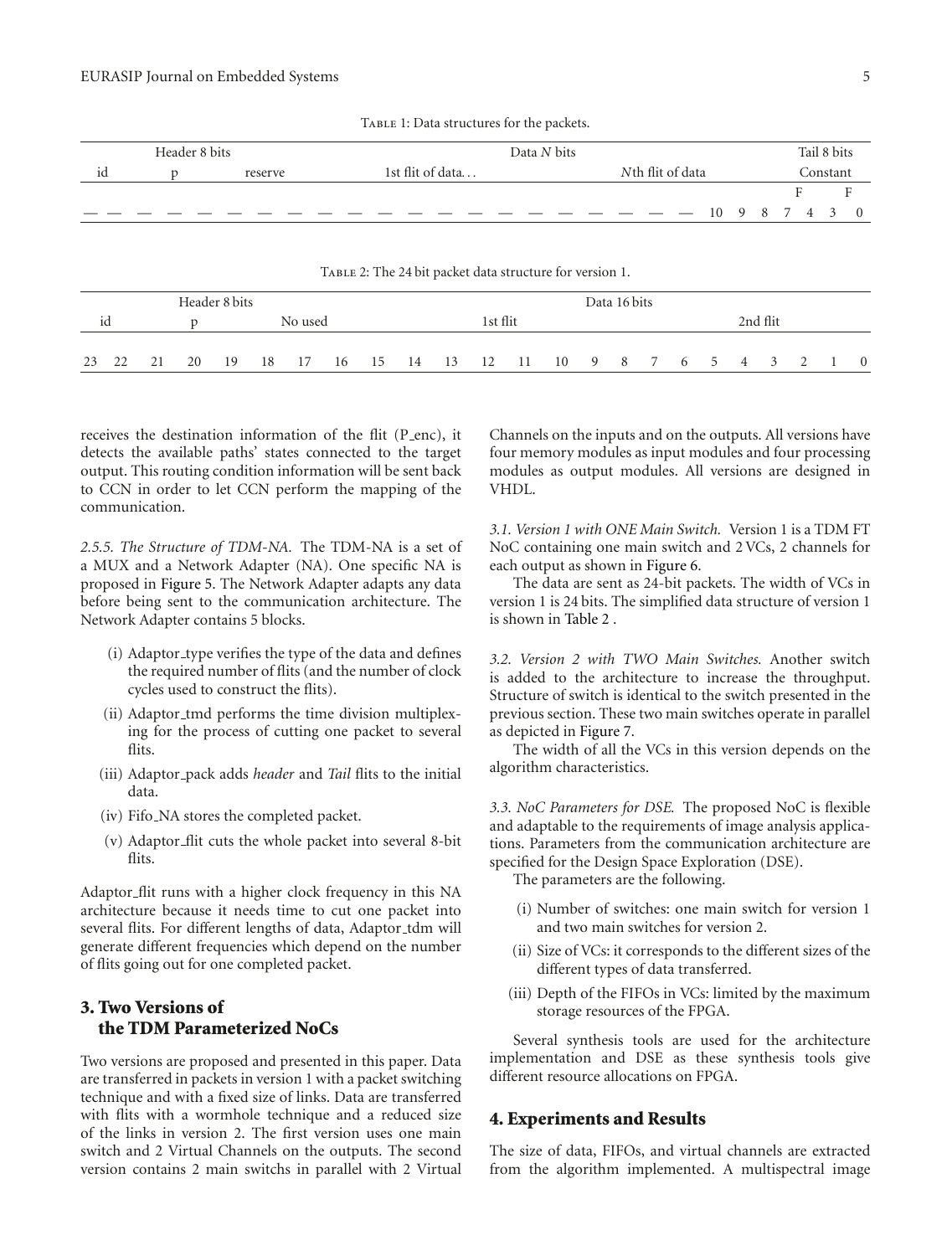

Figure 5: Data structure for the defined types of data.



Figure 6: The structure of Version 1.

algorithm for image authentication is used here to validate the communication architecture.

*4.1. Multispectral Image Authentication.* Multispectral image Figure 8 analysis (Figure 8) has been used in the space-based image identifications since 1970s [22–26]. This technology can capture light from a wide range of frequencies. This can allow extraction of additional information that the human eye fails to capture with its receptors of red, green, and blue. Art authentication is one common application widely used in museums. In this field, an embedded authentication system is required.

The multispectral images are optically acquired in more than one spectral or wavelength interval. Each individual image has usually the same physical area and scale but a different spectral band. Other applications are presented in [27, 28].

The aim of the multispectral image correlation is to compare two spectral images.

- (i) Original image (OI): its spectrum is saved in the Storage Module as the reference data.
- (ii) Compared images (CIs): its spectrum is acquired by a multispectral camera.

For the art authentication process, OI is the information of the true picture, and the CIs are the others "similar" candidates. With the comparison process of the authentication (Figure 9), the true picture can be found among the false ones by calculating the distance of the multispectral image data. For this process, certain algorithms require high precision operations which imply large amount of different types of data (e.g., floating-point, fixed-point, integer, BCD encoding, etc.) and complex functions (e.g., square root or other nonlinear functions). Several spectral projections and distance algorithms can be used in the multispectral authentication.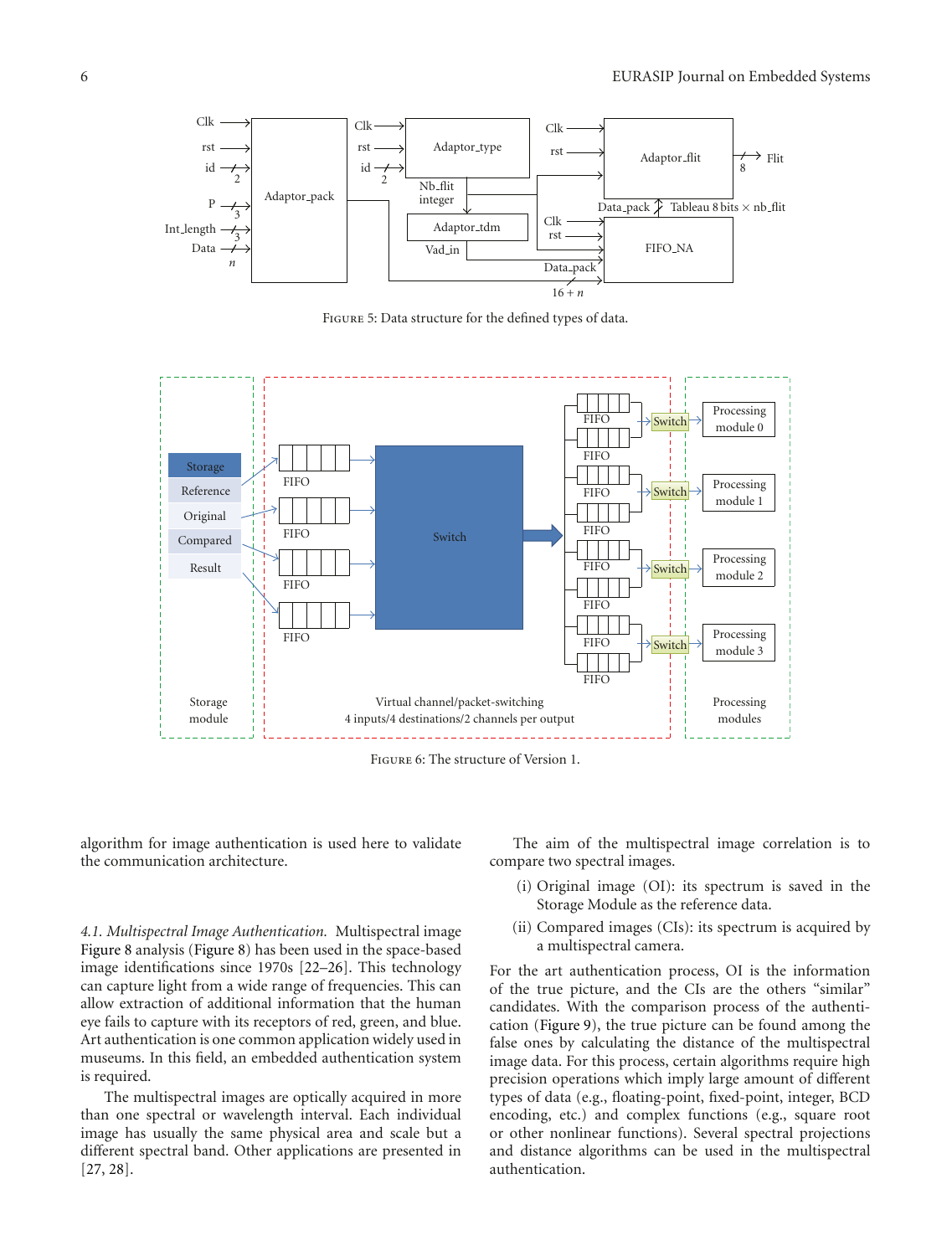We can detail the process.

- (i) First of all, the original data received from the multispectral camera are the spectral values for every pixel on the image. The whole image will be separated as several significant image regions. These regions' values need to be transformed as average color values by using different windows' sizes (e.g.,  $8 \times 8$  pixel as the smallest window,  $64 \times 64$  pixel as the biggest window).
- (ii) After this process, certain "color projection" (e.g., RGB, L∗a∗b∗, XYZ, etc.) will transform the average color values to color space values. An example of RGB color projection is shown in:

$$
R_{i} = \sum_{\lambda=380}^{780} S(\lambda) \times R_{c}(\lambda),
$$
  
\n
$$
G_{i} = \sum_{\lambda=380}^{780} S(\lambda) \times G_{c}(\lambda),
$$
  
\n
$$
B_{i} = \sum_{\lambda=380}^{780} S(\lambda) \times B_{c}(\lambda),
$$
\n(1)

where  $R_c$ ,  $G_c$ , and  $B_c$  are the coefficients of the red, green, blue color space.  $S(\lambda)$  represents the spectral value of the image corresponding to each scanned wavelength *λ*. The multispectral camera used can scan one picture from 380 nm to 780 nm with 0.5 nm as precision unit. So the number of spectral values *N* can vary from 3 to 800. *Ri*, *Gi*, and *Bi* are the RGB values of the processed image.

(iii) These color image data go through the comparison process of the authentication. Color distance is just the basic neutral geometry distance. For example, for the RGB color space, the calculated distance is shown in:

$$
\Delta E_{\text{RGB}} = \sqrt{(R_1 - R_2)^2 + (G_1 - G_2)^2 + (B_1 - B_2)^2}.
$$
 (2)

If the true picture can be found among the false ones by calculating the color distance, the process is finished otherwise goes to the next step.

- (iv) Several multispectral algorithms (e.g., GFC, Mv) are used to calculate the multispectral distance with the original multispectral image data. Certain algorithms require high precision operations which imply large amount of floating-point data and complex functions (e.g., square root or other nonlinear functions) in this process.
- (v) After comparing all the significant regions on the image, a ratio (*Rs/d* ) of similitude will be calculated as shown in  $(3)$ .  $N_s^{\circ}$  represents the number of similar regions and  $N_d^{\circ}$  represents the number of dissimilar regions

$$
R_{s/d} = \frac{N_s^{\circ}}{N_d^{\circ}}.\tag{3}
$$

Different thresholds will be defined to give the final authentication result for the different required precisions, finding the true image which is most alike the original one. One of these algorithms is presented in [29].

The calculations are based on the spatial and spectral data which make the memory accesses a bottleneck in the communication. From the algorithm given in Figure 9, the characteristics are

- (i) number of regions for every wavelength = 2000,
- (ii) number of wavelength = 992,
- (iii) size of the window for the average processing  $= 2 \times 2$ ,  $4 \times 4, 8 \times 8, 16 \times 16, 32 \times 32,$
- (iv) number of tasks: 4—color projection, color distance, multispectral projection, multispectral distance. The multispectral authentication task is executed by the control module. In this example, there is no task parallelism. Sizes of data are 72 bits, 64 bits, 64 bits and 24 bits as shown in Table 3 .
- (v) number of modules: 4 processing modules, 4 storage modules, 1 acquisition module, 1 control module.
- (vi) bandwidth of multispectral camera: 300 MB/s. The NoC architecture is dimensioned to process and exchange data at least at the same rate in order to achieve real time.

For the NoC architecture, four types of data are defined by analyzing multispectral image algorithms. Each data has an identical number *id*).

- (i) Coef: Coefficient data which means the normalized values of difference color space vector (56-bit, *id "00"*)*.*
- (ii) Org: Original image data which are stored in the SN (48-bit, *id "01"*)*.*
- (iii) Com: Compared image data which are acquired by the multispectral camera and received from the NA (48-bit, *id "10"*)*.*
- (iv) Res: Result of the authentication process (8-bit, *id "11"*).

*4.2. Resources of Modules in the Architecture.* This parameterized TDM architecture was designed in VHDL. Table 4 shows the resources of the modules in the architecture. The FPGA is the Altera Stratix II EP2S15F484C3 which has 6240 ALMs/logic cells. The number of resources dedicated to all the modules represents around 14% of the total logic cells. Whatever the communication architecture, all these modules remain unchanged with the same number of resources.

*4.3. The Point-to-Point Communication Architecture Dedicated to Multispectral Image Algorithms.* A classical pointto-point communication architecture is designed for the algorithm requirements presented previously and is shown in Figure 10. This traditional structure is used to compare some significant results obtained by the proposed NoC. In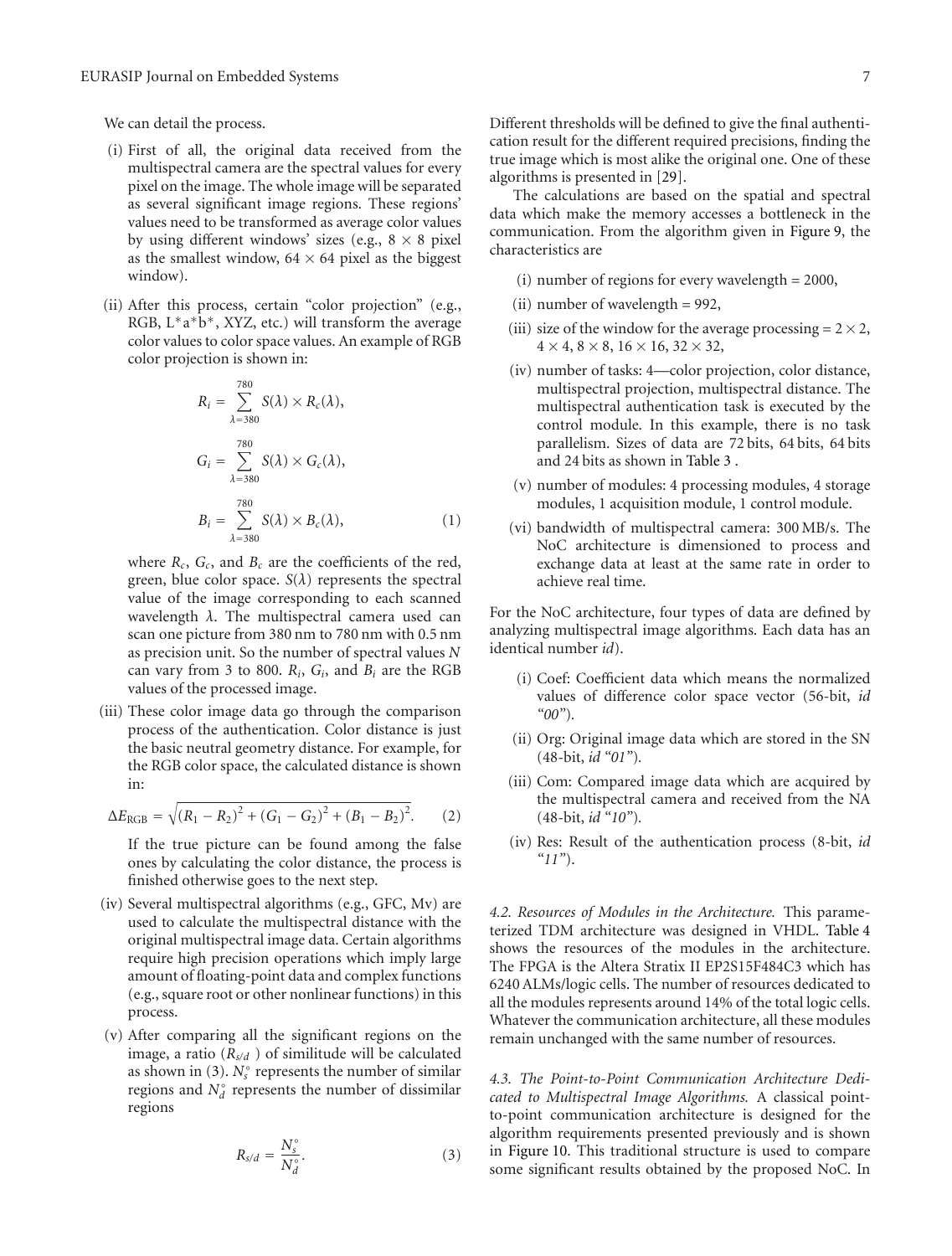

Figure 7: The structure of version 2 with 2 main switches in parallel.

## TABLE 3: Type and size of data for the multispectral algorithm.

| Header 8 bits |    |     |    |    |    |                        |  |  | Data 56 bits |                   |                                       |  |  |          |  |                      |  |                   | Tail |        |  |  |  |
|---------------|----|-----|----|----|----|------------------------|--|--|--------------|-------------------|---------------------------------------|--|--|----------|--|----------------------|--|-------------------|------|--------|--|--|--|
|               | id |     |    |    |    | No used                |  |  |              | 1st flit of data  |                                       |  |  | 2nd flit |  | $\sim$ $\sim$ $\sim$ |  | 7th flit          |      | 8 bits |  |  |  |
|               |    |     |    |    |    |                        |  |  |              | Flit <sub>0</sub> |                                       |  |  | Flit1    |  | $\sim$ $\sim$ $\sim$ |  | Flit <sub>6</sub> |      | oxFF   |  |  |  |
|               |    |     |    |    |    |                        |  |  |              |                   |                                       |  |  |          |  | $\cdots$             |  |                   |      |        |  |  |  |
| 71            | 70 | -69 | 68 | 67 | 66 | $\therefore$ 65 $\neq$ |  |  |              |                   | $64$ $63$ $ 60$ $59$ $ 56$ $55$ $ 48$ |  |  |          |  | $\cdots$ 11 $-$ 8 7  |  |                   |      | $-$ 0  |  |  |  |

|  | (b) ORG/COM: Header 8 bits + original/compared data $48$ bits + tail 8 bits = 64 bits |  |  |  |  |
|--|---------------------------------------------------------------------------------------|--|--|--|--|
|--|---------------------------------------------------------------------------------------|--|--|--|--|

| Header 8 bits |    |     |    |    |    |         |  |  | Data 56 bits 48 bits |  |                   |                                                                                    |  |  |          |  |                           | Tail              |  |        |  |
|---------------|----|-----|----|----|----|---------|--|--|----------------------|--|-------------------|------------------------------------------------------------------------------------|--|--|----------|--|---------------------------|-------------------|--|--------|--|
| id            |    |     |    |    |    | No used |  |  |                      |  | 1st flit of data  |                                                                                    |  |  | 2nd flit |  | $\sim$ $\sim$ $\sim$      | 6th flit          |  | 8 bits |  |
|               |    |     |    |    |    |         |  |  |                      |  | Flit <sub>0</sub> |                                                                                    |  |  | Flit1    |  | $\sim$ $\sim$ $\sim$      | Flit <sub>5</sub> |  | oxFF   |  |
|               |    |     |    |    |    |         |  |  |                      |  |                   |                                                                                    |  |  |          |  | .                         |                   |  |        |  |
| 63            | 62 | -61 | 60 | 59 | 58 | 57      |  |  |                      |  |                   | $56 \quad 55 \quad - \quad 52 \quad 51 \quad - \quad 48 \quad 47 \quad - \quad 40$ |  |  |          |  | $\cdots$ 11 $-$ 8 7 $-$ 0 |                   |  |        |  |

|    | Header 8 bits |    |    |      |      |       |  |                 |  | Data 8 bits |  |                                  |  |  |               |  | Tail 8 bits |  |  |  |  |  |  |  |  |
|----|---------------|----|----|------|------|-------|--|-----------------|--|-------------|--|----------------------------------|--|--|---------------|--|-------------|--|--|--|--|--|--|--|--|
|    | No used<br>1d |    |    |      |      |       |  | $0\!\sim\!255$  |  |             |  |                                  |  |  | oxFF constant |  |             |  |  |  |  |  |  |  |  |
| 23 |               | 21 | 20 | - 19 | - 18 | 17 16 |  | $\frac{15}{15}$ |  |             |  | 14 13 12 11 10 9 8 7 6 5 4 3 2 1 |  |  |               |  |             |  |  |  |  |  |  |  |  |

(c) RES: Header  $8 \text{ bits} + \text{ result } 8 \text{ bits} + \text{ tail } 8 \text{ bits} = 24 \text{ bits}$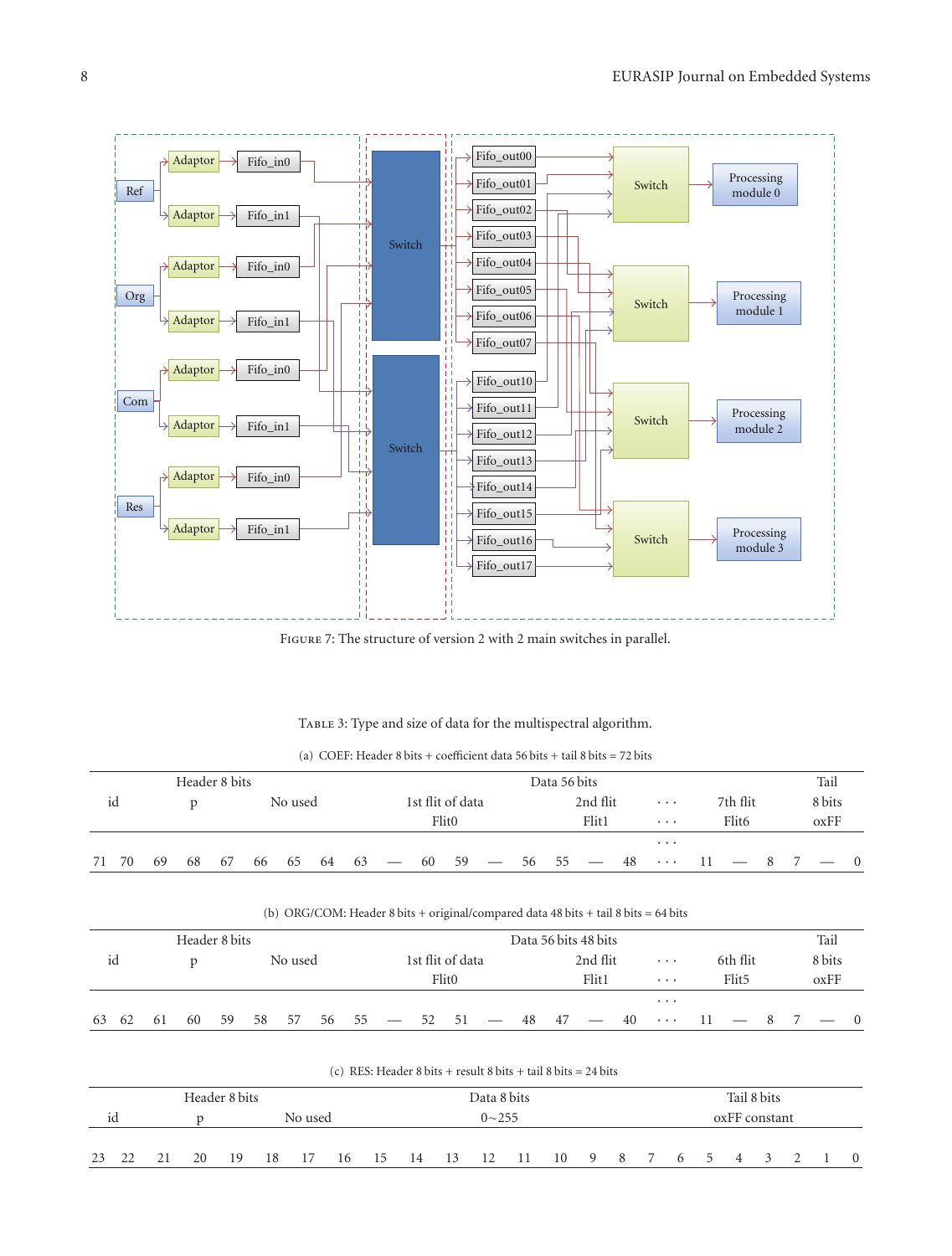

Figure 8: Multispectral images. Multispectral images add additional information compared to color image. In this example, the artificial leaf can be extracted to the real ones for 775 nm.

Table 4: Resources for the nodes in the GALS architecture.

| Node        | Frequency (MHz) |             |                             |             |
|-------------|-----------------|-------------|-----------------------------|-------------|
|             |                 | Logic cells | Registers                   | Memory bits |
| Control     | 150             | 278         | 265                         | 32          |
| Acquisition | 76.923          | 315         | 226                         |             |
| Storage     | 100             | 280         | 424                         | 320000      |
| Processing  | 50              |             | Depending on the algorithms |             |

the global communication architecture, any input data can be transmitted to any processing module. 72-bit muxes are inserted here between FIFO and processing modules. This point-to-point communication uses input FIFOs having the size of data used. Their bandwidth is thus not tuned to fit the bandwidth of the input streams. For the three versions studied here, the input FIFO bandwidth is higher than the specifications of multispectral cameras. If it was not the case, the input FIFO size could be increased to respect the constraint.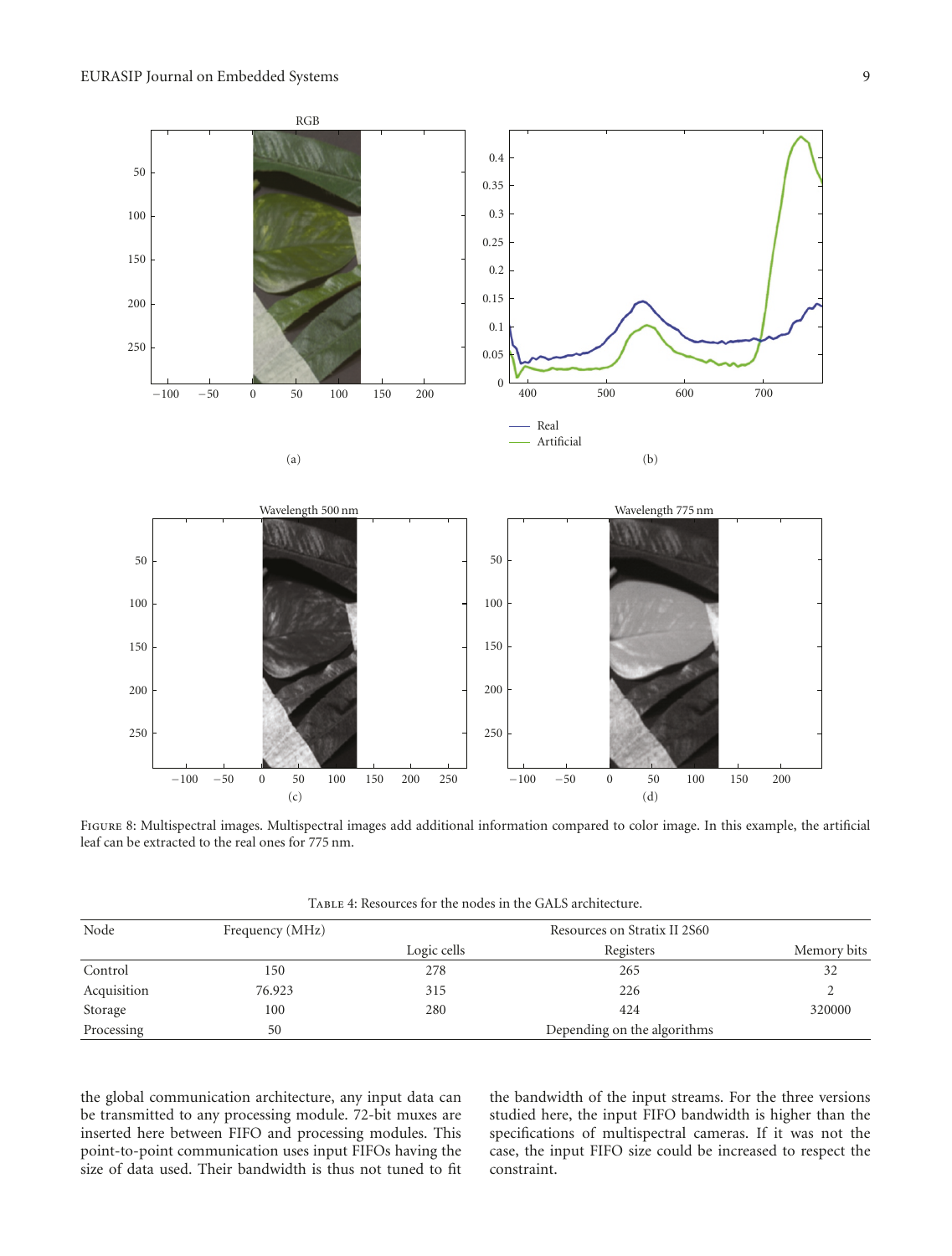

Figure 9: General comparison process of the authentication. *R*: Result of each step of calculation. *P*: Precision of each multispectral distance.



FIGURE 10: The point-to-point communication dedicated to the multispectral authentication algorithm.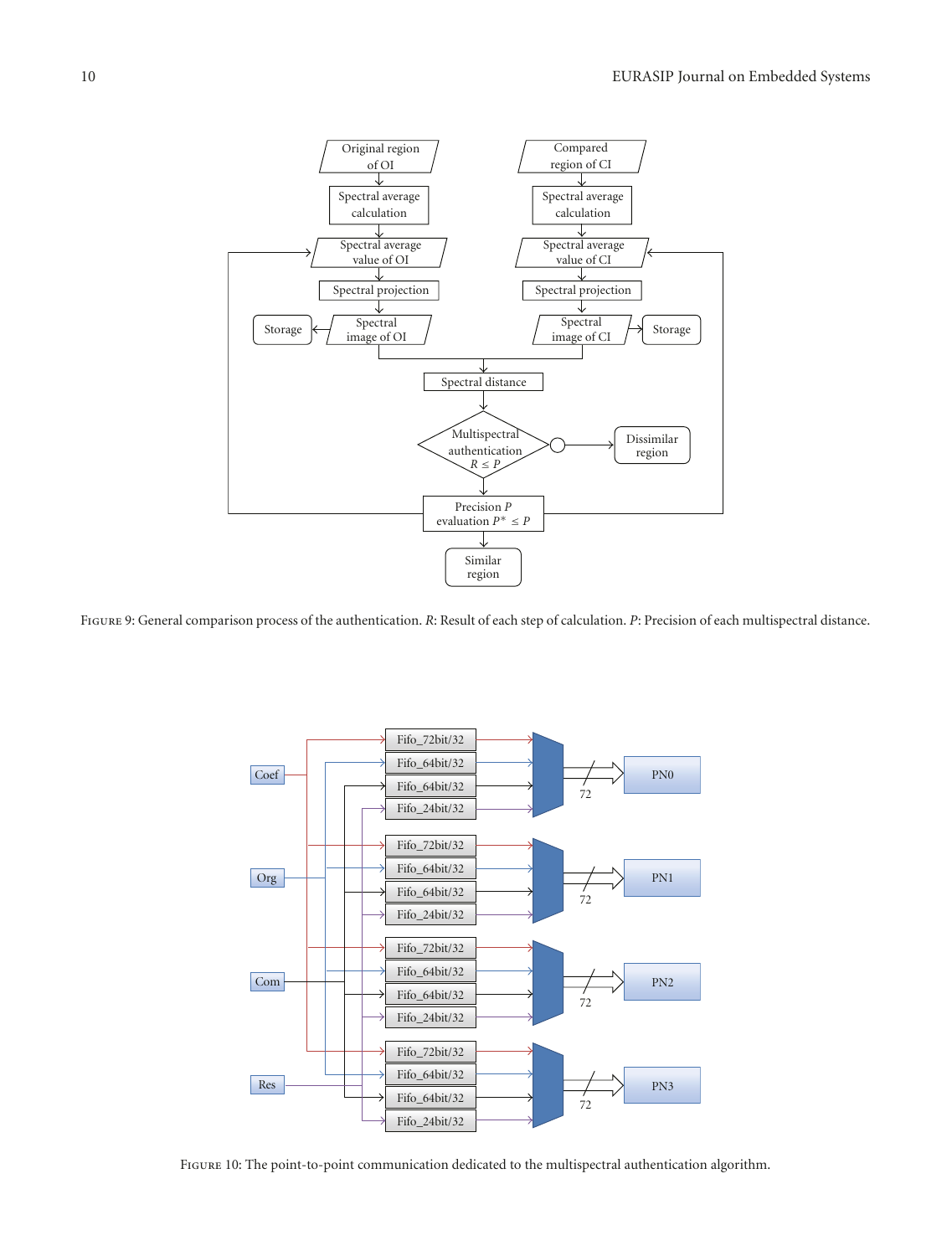*4.4. Implementation of the Communication Architecture for Data Transfers.* The point-to-point architecture and both versions of the NoC are designed in VHDL language. The FPGA used for the implementation is an Altera Stratix II EP2S15F484C3 EP2S180F1508C3 FPGA. Two sizes of data are used for version 1 of the NoC, 48 bits and 56 bits. These sizes are similar to the size of data for the point-topoint communication. Implementation results are given in Table 5.

Concerning latency, version 2 uses 8-bit flits as the transmission unit, thus the NA needs 8 cycles to cut a 64 bit data packet as flits plus 1 cycle for the header. Also, the latency of the NoC is 1 cycle for the storing in the first FIFO, 1 cycle for the main switch crossing, and 1 cycle for the storing in the second FIFO, that is, 3 cycles of latency due to the NoC. Compared to the point-to-point communication, we pay the packet serialization latency to have much better flexibility.

Concerning area resources, as depicted in Table 5 , the point-to-point communication needs less ALUTs but over 7 times more memory blocks. The switch requires 4 times more logic (ALUTs) than the point-to-point architecture (the other ALUTs are for the FIFOs of versions 1 and 2 that use more registers than memory blocks to implement FIFOs). One reason is the structure of the switch which is more complex than muxes used in the point-to-point architecture. If we compare just the switch size with a simple classical NoC like Hermes, we obtain similar sizes for a switch based on a  $4 \times 4$  crossbar, but a full NoC linking 4 memory nodes to 4 processing nodes would require at least 8 switches, that is almost 8 times more area and from 2 times to 5 times more latency to cross the switches when there is no contention and even more with contentions. The advantage of a classical NoC approach is to allow any communication. This is of no use here as our four memories are not communicating together. We have here an oriented dataflow application with specific communications. Our dataflow NoC has the advantages of NoC, that is systematic design, predictability, and so on, and the advantages of pointto-point communications, that is low latency and optimized well sized links to obtain the best performance/cost trade off and to use less memory blocks which is important for image algorithms using huge quantity of data to be stored inside the chip.

Also the number of pins for the point-to-point communication is significantly higher compared to both NoC versions, even with a simple communication pattern. It indicates that the point-to-point communication requires much more wires inside the chip when the complete system is implemented. This can be a limitation for complex Multiprocessor SoC. Furthermore, the frequency of pointto-point communication is a bit slower than NoC versions.

Resource allocations show the benefits of using NoC architecture for image analysis algorithms compared to traditional point-to-point architectures. The following implementations focus on the NoC architectures. Both versions are analyzed and explored when implemented on FPGA.

The number of resources for the version 1 is less than for version 2, but with less bandwidth (a single switch compared to 2 switches for version 2). The choice of one version of the

NoC is made from the tradeoff on timing and resources. The optimization of the number of resources leads to the choice of version 1 whereas version 2 is adapted to higher bandwith requirements.

*4.5. DSE of the Proposed NoC.* The knowledge of the design space of architectures is important for the designer to make tradeoffs related to the design. The architecture most adapted to the algorithm requirements requires a Design Space Exploration (DSE of the NoC architectures). The exploration presents the relationships between input parameter values and performance results in order to make tradeoffs in the implemented architecture. In DSE the parameter values guide the designer to make choices and tradeoffs while satisfying the required performances without requiring implementation processes.

- (i) Input parameters:
	- (a) number of switches,
	- (b) number and width of VCs,
	- (c) depth of FIFOs/VCs.
- (ii) Performances:
	- (a) logic device,
	- (b) ALUTs,
	- (c) Registers,
	- (d) latency,
	- (e) frequency.

The input parameters are explored to see their effect on the performances. Performances are focused on the resources first. The purpose of DSE is to find the most appropriate parameter values to obtain the most suitable design. Hence, it needs to find the *inverse transformation* from the performance back to the parameters as represented by the "light bulb" in Figure 11. The Y-chart environment is realized by means of Retargetable Simulation. It links parameter values used to define an architecture instance to performance numbers [30–32].

The depth of the FIFOs is 32 for both versions. The width for Version 1 is 24-bits, and 8 bits for Version 2. Note that in Version 2; FIFOs do not only exist in the VCs, but also in the NA at the input of NoC (shown in Figure 5). The FPGA is an Altera EP2S1F484C3 implemented with Quartus II 7.2 with DK Design Tool used for the synthesis tool.

*4.5.1. Results of Version 1 (Parameter: Depth of the FIFOs/VCs, Performance: Device Utilization).* Figure 12 presents the DSE of the proposed communication architecture. The width of Version 1 FIFOs is 24 bits. The depth of FIFO is the number of packets stored in the FIFO. This version corresponds to the case where all the data have the same lengths..

Figure 12 shows that with the increasing of the depths of VCs, the device utilization increases almost linearly. With the maximum depth 89, Logic Array Blocks (LABs) are not enough for the architecture implementation. The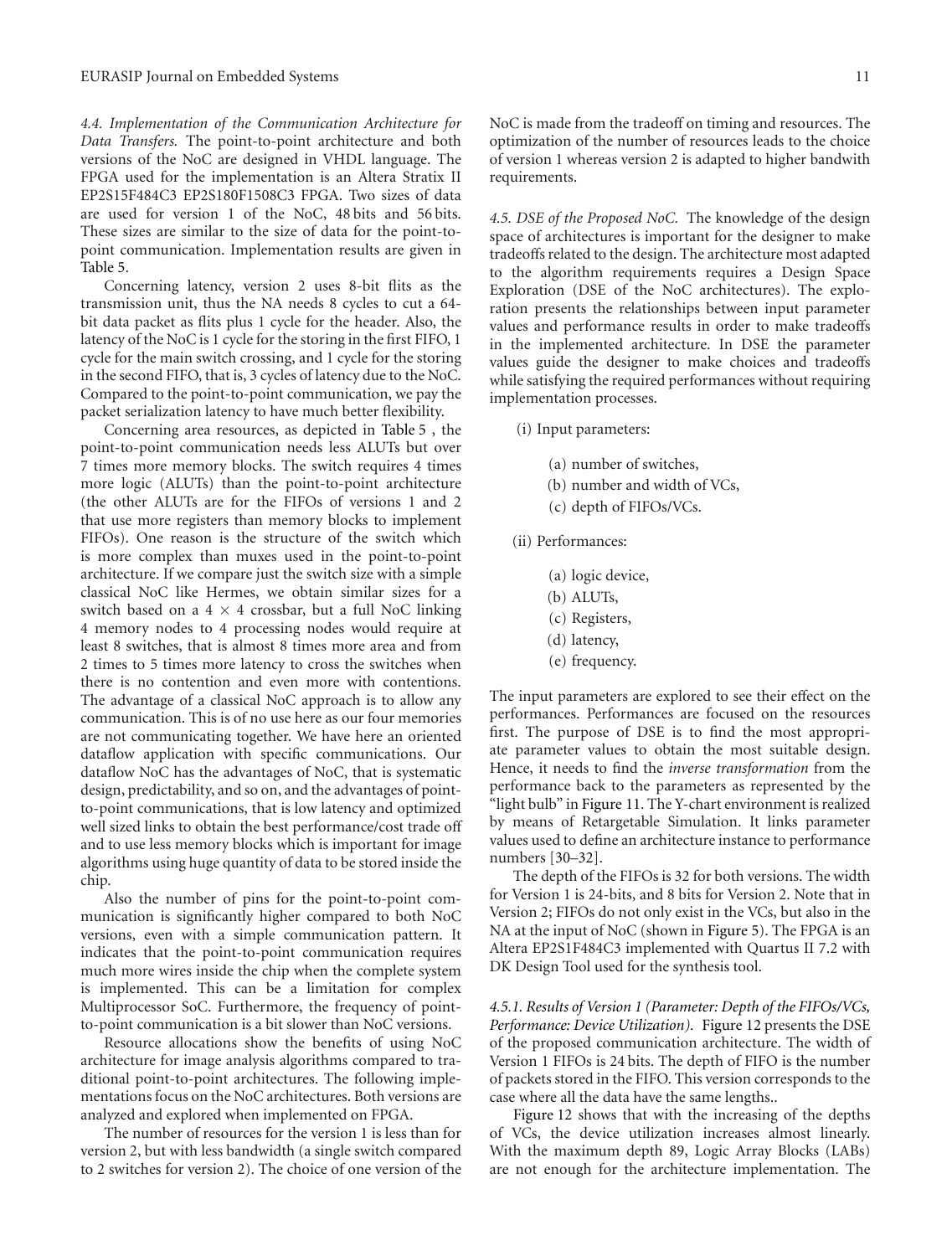Table 5: Comparison of the resources: Point-to-point versus NoC Version 1.

| Ressources                | Point-to-point | Version 148-bit | Version 1 56-bit | Version 2  |
|---------------------------|----------------|-----------------|------------------|------------|
| Logic utilization %       | 1%             | 2%              | 3%               | 3%         |
| Combinational ALUTs       | 305            | 1842            | 2118             | 2521       |
| Dedicated logic registers | 1425           | 2347            | 2739             | 4217       |
| Total pins                | 512            | 344             | 408              | 230        |
| Total block memory bit    | 29568          | 3384            | 3960             | 8652       |
| Frequency for F (MHz)     | 165.73 MHz     | 264.34 MHz      | 282.41 MHz       | 292.31 MHz |



Figure 11: The *inverse transformation* from the performance back to the parameters.



Figure 12: The Device Utilization Summary of Version 1 on Altera Stratix II.

memory blocks' augmentation is two times bigger than the augmentation of the total registers.

When DSE reached the maximum depth of FIFOs/VCs, the utilization of ALUTs is 80%, but for the block memory, it has been only used at 5%, that is the synthesis tool does not use memory blocks here as target for implementation of FIFOs.

*4.5.2. Results of Version 1 (Parameter: Width of FIFOs/VCs, Performance: Device Utilization).* In Figure 13, the DSE uses two depths for the FIFOs: an 8-data depth (depicted as solid line) and a 32-data depth (presented as dotted line). As data

can be parameterized in flits in the NoC, the size of packets is from 20 bits to 44 bits. For the data width, we take from 8-bit data (minimal size for the defined data in the multispectral image analysis architecture) corresponding to 20-bit packets (add 12 bit *header/tail*) to 32-bit data corresponding to 44 bit packets. The *X*-axes in Figure 13 represent the width of FIFOs/VCs which is the length of packets in the transmission (we consider here size of packet = width of FIFOs).

Results show that the number of resources depends on the width of the FIFOs. The limiting parameters in the size of FIFOs are the number of logic and registers. With a depth of 32, 20% of the registers are used and 40% of the logic is used. The use of logic grows more significantly with a depth of 32. All required resources can be found from a linear equation extracted from the figure and resource predictions can be made without requiring any implementation. We have the same comment on memory blocks.

*4.5.3. Results of Version 2 (Parameter: Depth of the FIFOs/VCs, Performance: Device Utilization).* To solve the problem of fixed width of Version 1, Version 2 uses *flits* method. Version 2 has different lengths of the transmitted data which present different widths for each input of the NoC communication. The total data bit transmitted per data is 224 bits  $(72 \text{ bits } +$  $64 \text{ bits} + 64 \text{ bits} + 24 \text{ bits}.$ 

Figure 14 shows the resource utilization summary on Stratix II for Version 2 which has the similar characteristics as the one of Version 1. In the data transmission of Version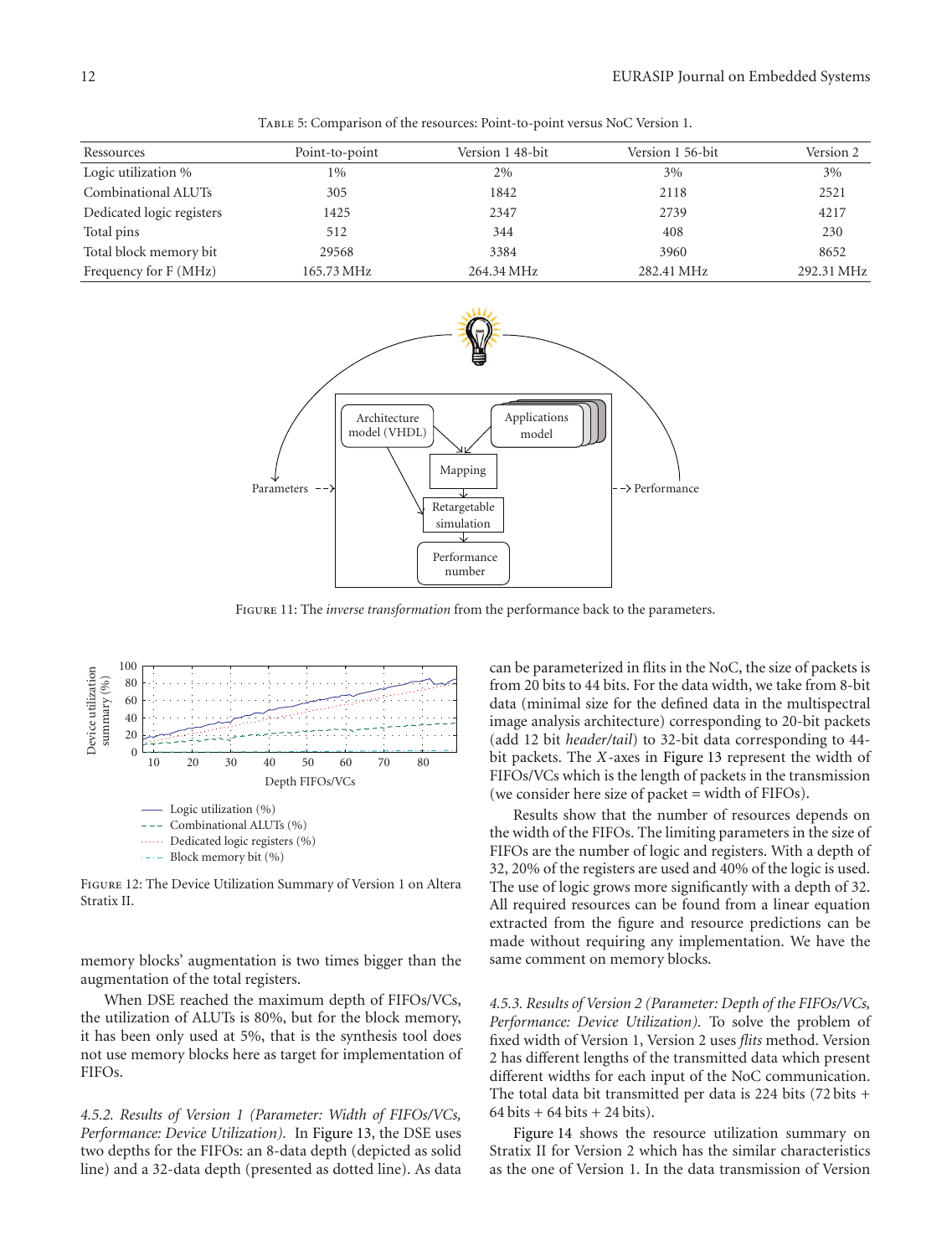

Figure 13: The device utilization summary with fixed depth of FIFOs/VC but different width on Altera Stratix II for Version 1.



Figure 14: The Device Utilization Summary on Altera Stratix II for Version 2.

2, all the data are divided with 8-bit flits by the NA, which reduce the general width of FIFOs in VCs.

Comparing these 2 versions, Version 1 has fixed widths which is suitable for data having the same size. The structure of Version 1 is simpler, requires fewer resources, and has better latency. But for large different lengths/sizes of data

transmission, Version 2 is better than Version 1 because it can adapt precisely to the data sizes to obtain an optimal solution.

*4.5.4. Results of Version 2 (Parameter: Synthesis Tool, Performance: Device Utilization).* Two different synthesis tools have been chosen: DK design Suite V. 5.0 SP5 from Mentor Graphics [33] and Synopsys Design Compiler [34] to analyze the impact of synthesis tools on the DSE. From a single VHDL description corresponding to version 2, these two tools gave quite different synthesis results with the same Altera Stratix II EP2S15F484C3 (6240 ALMs) as depicted in Figure 15.

These two tools have been chosen as the default synthesis tools on QuartusII 7.1 and 7.2. All the lines with markers ("o", "x", etc.) present the synthesized results produced by DK design suite. All the lines without the marker are the results synthesized by Design Compiler. The maximum depths synthesized by these two versions are 63 by Design Compiler and 120 by DK design suite. For the memory block utilization, these two tools behave in the same way. But for the other implementation factors, results are quite different. At certain depths of the FIFOs/VCs, the resource utilizations are similar (e.g., 14, 30, 62). However, in most of other depths situations, synthesized results of DK design suite are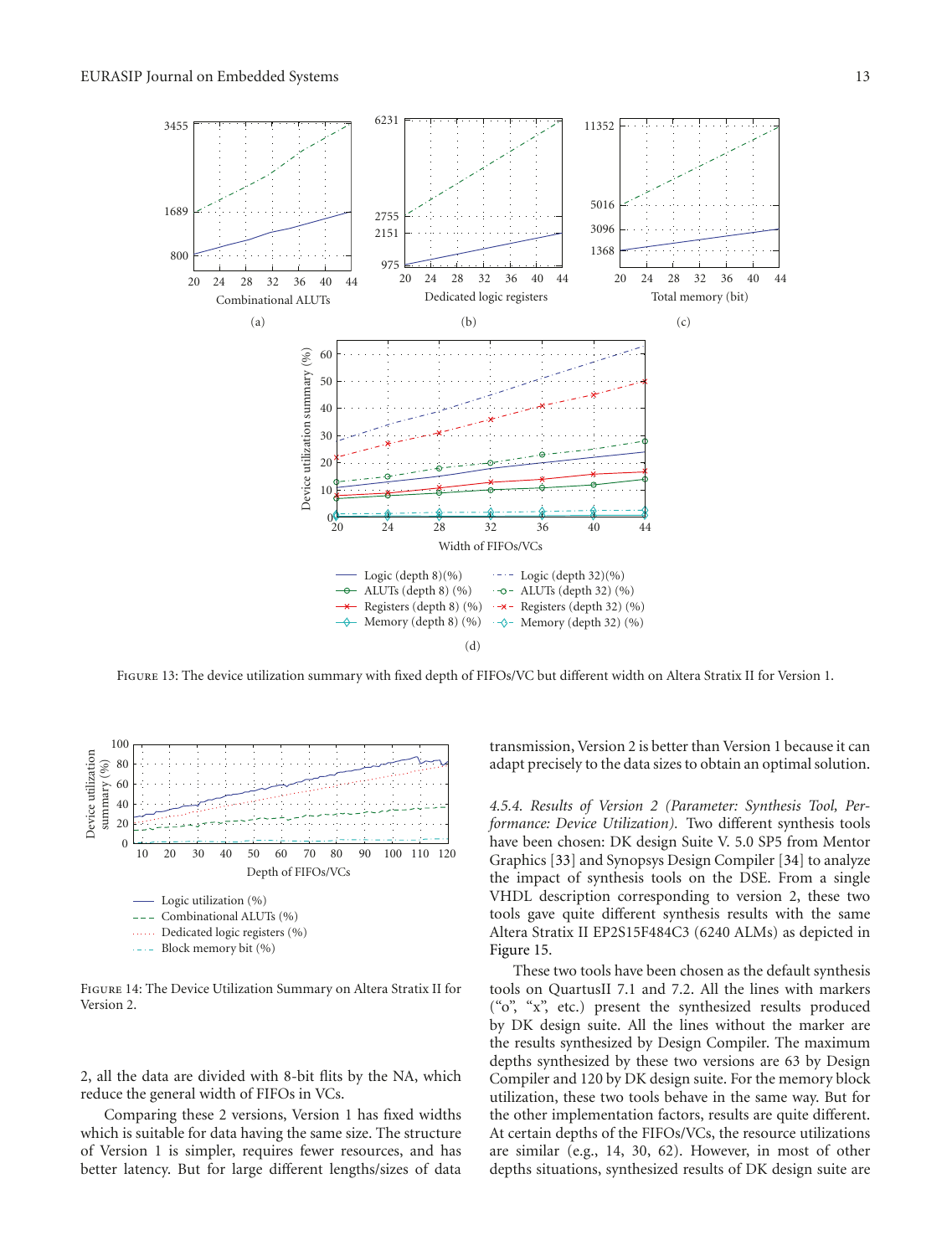

Figure 15: The Device Utilization Summary on Altera Stratix II for Version 2 with different synthesis tools: design compiler and DK design suite.

better than the one of Design Compiler which means it takes fewer resources on the FPGA. The resource utilization increase is quite different as well. With the Design Compiler synthesis tool, device utilization increases as several "steps" but with DK design suite, and it increases more smoothly and linearly. In this case, the synthesis with DK design suite makes resource utilization prediction much easier than with Design Compiler.

## **5. Conclusion and Perspectives**

The presented architecture is a parameterized architecture dedicated to image analysis applications on FPGA. All flows and data are analyzed to propose two generic NoC architectures, a ring for results and command and a dedicated FT NoC for data. Using both communication architectures, the designer inserts several modules; the number and type of modules depend on the algorithm requirements. The proposed NoC for data transfer is more precisely a parameterized TDM architecture which is fast, flexible, and adaptable to the type and size of data used by the given image analysis application. This NoC uses a Fat Tree topology with VC packet-switching and parameterized flits.

According to the implementation constraints, area, and speed, the designer chooses one version and can adapt the communication to optimize the area/bandwidth/latency tradeoff. Adaptation consists in adding several switches in parallel or in serial and to size data (and flit), FIFOs, and Virtual channels for each switch. Without any implementation the designer can predict the resources used and required. This Fat Tree generic topology allows us to generate and explore systematically a communication infrastructure in order to design efficiently any dataflow image analysis application.

Future work will focus on automating the exploration of the complete architecture and the analysing of the algorithm architecture matching according to the different required

data. From the evaluation of the NoC exploration an automated tool can predict the most appropriate communication architecture for data transfer and the required resources. The power analysis will be analyzed to complete the Design Space Exploration of the NoC architecture. Power, area, and latency/bandwidth are the values which will guide the exploration process.

#### **References**

- [1] P. Taylor, "Nvidia opens mobile GPU kimono: slideware shows higher performance, lower TDPs," *The Inquirer*, June 2009.
- [2] Z. Yuhong, H. Lenian, X. Zhihan, Y. Xiaolang, and W. Leyu, "A system verification environment for mixed-signal SOC design based on IP bus," in *Proceedings of the 5th International Conference on ASIC*, vol. 1, pp. 278–281, 2003.
- [3] U. Farooq, M. Saleem, and H. Jamal, "Parameterized FIR filtering IP cores for reusable SoC design," in *Proceedings of the 3rd International Conference on Information Technology: New Generations (ITNG '06)*, pp. 554–559, 2006.
- [4] S. H. Chang and S. D. Kim, "Reuse-based methodology in developing system-on-chip (SoC)," in *Proceedings of the 4th International Conference on Software Engineering Research, Management and Applications (SERA '06)*, pp. 125–131, Seattle, Wash, USA, August 2006.
- [5] F. Moraes, N. Calazans, A. Mello, L. Möller, and L. Ost, "HERMES: an infrastructure for low area overhead packetswitching networks on chip," *Integration, the VLSI Journal*, vol. 38, no. 1, pp. 69–93, 2004.
- [6] T. Marescaux, A. Bartic, D. Verkest, S. Vernalde, and R. Lauwereins, "Interconnection networks enable fine-grain dynamic multi-tasking on FPGAs," in *Proceedings of the 12th International Conference on Field-Programmable Logic and Applications (FPL '02)*, pp. 795–805, 2002.
- [7] C. A. Zeferino and A. A. Susin, "SoCIN: a parametric and scalable network-on-chip," in *Proceedings of the 16th Symposium on Integrated Circuits and Systems Design (SBCCI '03)*, pp. 169–174, 2003.
- [8] E. Salminen, A. Kulmala, and T. D. Hämäläinen, "HIBIbased multiprocessor soc on FPGA," in *Proceedings of IEEE International Symposium on Circuits and Systems (ISCAS '05)*, vol. 4, pp. 3351–3354, 2005.
- [9] C. Hilton and B. Nelson, "PNoC: a flexible circuit-switched NoC for FPGA-based systems," *IEE Proceedings: Computers and Digital Techniques*, vol. 153, no. 3, pp. 181–188, 2006.
- [10] C. Bobda and A. Ahmadinia, "Dynamic interconnection of reconfigurable modules on reconfigurable devices," *IEEE Design & Test of Computers*, vol. 22, no. 5, pp. 443–451, 2005.
- [11] H. G. Lee, U. Y. Ogras, R. Marculescu, and N. Chang, "Design space exploration and prototyping for on-chip multimedia applications," in *Proceedings of the 43rd Design Automation Conference*, pp. 137–142, 2006.
- [12] A. Ahmadinia, C. Bobda, J. Ding, et al., "A practical approach for circuit routing on dynamic reconfigurable devices," in *Proceedings of the 16th International Workshop on Rapid System Prototyping (RSP '05)*, pp. 84–90, 2005.
- [13] V. Fresse, A. Aubert, and N. Bochard, "A predictive NoC architecture for vision systems dedicated to image analysis," *EURASIP Journal on Embedded Systems*, vol. 2007, Article ID 97929, 13 pages, 2007.
- [14] G. Schelle and D. Grunwald, "Exploring FPGA network on chip implementations across various application and network